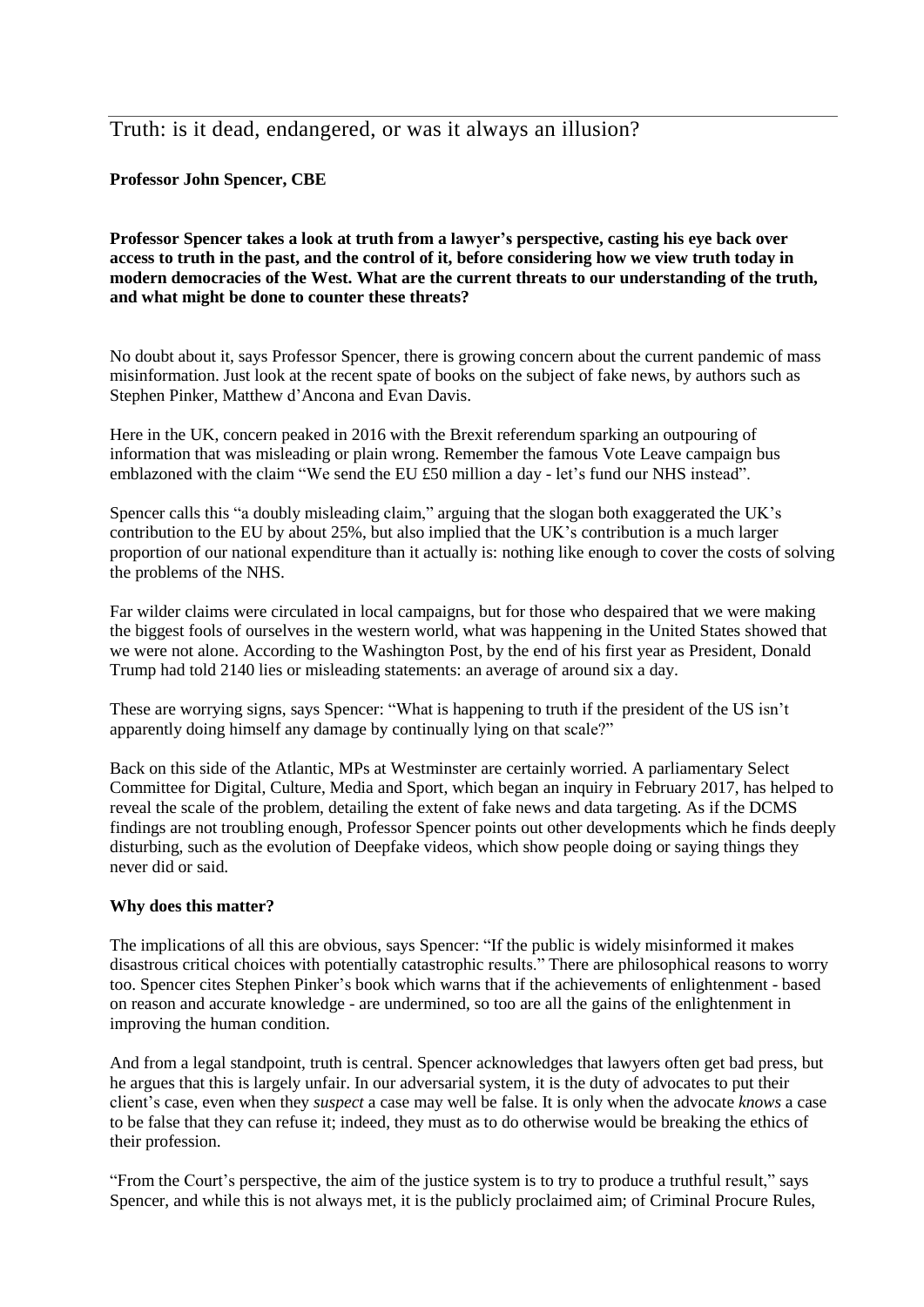for example, which state that the overriding objective - and justly so - is acquitting the innocent and convicting the guilty.

So, what is the judge's eye view of fact-finding? Spencer outlines key considerations.

First, he explains that the courts accept the notion that there are primary facts - in other words, what actually happened - and that where these exist, they can in principle be found. For example: did the defendant's car bump into the back of the claimant's car, or did the claimant's car reverse into the defendant's car?

Establishing primary facts can be difficult, especially if time has passed, and the courts need to establish cause and effect. To do so, they sometimes have to resort to rules of thumb such as the burden of proof, where the prosecutor must prove beyond reasonable doubt what happened.

Secondly, Professor Spencer points out that the courts treat opinion differently to fact. The law of defamation does not allow you to state facts falsely, but you are allowed to make comments that others might violently disagree with. There is a body of law on the difference between a statement of fact and a comment.

Thirdly, the courts sometimes need to make predictions about future facts, for example in response to compensation claims that are made on the basis anticipated needs following injury. And this often raises the question of expert opinion.

## **The role of experts**

In order to establish primary facts, and causation, judges often have to rely on experts, and that raises new difficulties. As Professor Spencer explains, there is judicial caution in relation to expert evidence for a number of reasons.

One of them is the problem of junk science, where a belief is held that has no basis in real scientific information. This is nothing new, says Spencer, citing a classic case from 1665, when an 'expert' in demonology - and a respected man of 'science' in his day - was called to testify in the infamous trial of the Lowestoft witches. The evidence he gave, says Spencer, was "complete and utter rubbish, as we now know".

Another reason for caution is the adversarial distortion of experts, where each side in a case can find an expert to say the thing they want their audience to hear; the use of "hired guns", as American lawyers call them. Spencer notes wryly that both junk science and adversarial distortion were a feature of the polarised and heated debates in the lead-up to the Brexit referendum in 2016.

#### **Does objective truth exist?**

The title of Spencer's talk implies that there is such a thing as objective truth, yet even this notion has been challenged. Post-modernist philosophy, with which the names of Frenchman Jacques Derrida have been associated, denies the existence of an objective truth, arguing that everything depends on the perception of person's experience. Derrida's work has been criticised for lacking clarity and rigour, and there was an outcry in 1992 from senior academics in Cambridge, who opposed the decision to give Derrida an honorary degree.

While the academic merits of Derrida's work on truth may be debatable, when it comes to a legal view, Spencer is unequivocal: "Any notion that there is no such thing as objective truth, at least as far as primary facts are concerned, is sharply at variance with the legal view."

From a legal perspective, such philosophy is "misleading and dangerous" for the very reason that it leads people to believe that objective truth simply does not exist – and hence no can be criticized for not telling it. And it is relevant today, he adds, where people who defend Donald Trump have used this idea in order to defend some of the false things he has said.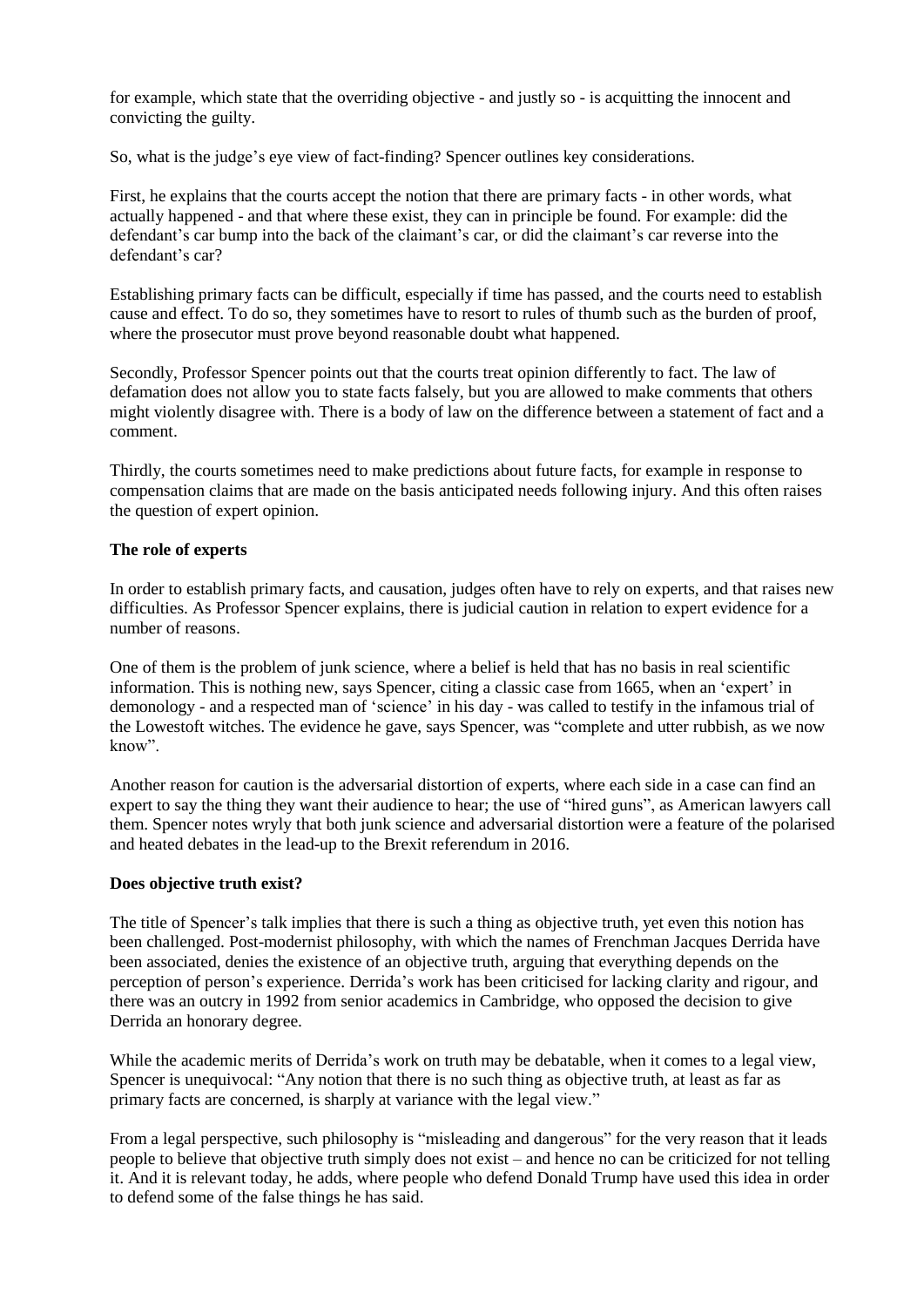## **What about the concept of "truth", and access to the truth, in history?**

"It is certainly an illusion to imagine that there was ever a pure well of truth from which everyone could drink, and that well has now become polluted," says Spencer.

For centuries, the church and state controlled what people thought and said, and the situation changed only gradually. It is illustrative to reflect on landmark moments in legal history, such as the end to the state licensing of books in 1695. Yet it remained dangerous to publish anything which offended the authorities for a long time after. At the end of the eighteenth century, the British government prosecuted those who tried to publish and distribute Thomas Paine's 'The Age of Reason' - a popular and engaging critique of institutionalised religion and the legitimacy of the Bible - fearing it would spread revolutionary ideas.

By the nineteenth century, such laws were changed and eventually abolished, so that different ideas could be more freely shared. And yet, while the freedom to publish has now long been embraced, Spencer maintains that "the mass availability of information, and with it the spread of misinformation is very much a modern phenomenon."

## **The causes of the current problem**

At the start of the 20th century in Britain there were still a lot of people - especially older people - who could not read. For those who could, their main access to information would have been a newspaper. Today, not only is literacy widespread, so too is the choice of sources of information: newspapers, radio, television and search engines on laptops and smartphones. What, then, is the problem. "Why is misinformation being spread to the extent that we are getting worried about it?" asks Spencer.

Irresponsible journalism - and especially in the printed press - is top of Spencer's list of causes. The impact of this in relation to the European Union is considerable, he says. A glance at the EU-sponsored website, Euromyths - which publishes corrections to incorrect information published about the EU - gives an indication of the scale of the problem. The website counters misleading stories under headlines such as "EU to ban corgis" (Daily Mail 2002) and "EU plans to stop barmaids showing cleavages" (The Sun 2005), and there are pages and pages of them.

At a party in 2015, Spencer overheard guests saying they'd read that the catastrophic floods in the north of England were due to EU environmental policy. The claim had been made in one of the tabloid newspapers and duly copied by two others, and Spencer calculated that at least six million people would have been likely to read it. "How many would have believed this?" he wonders. When Spencer checked the Euromyth website, the story had been duly corrected – but the page had only been visited 2,500 times.

"So, leading up to EU referendum we had had years and years of persistent misinformation about the EU in sections of our printed press," he says. And yet, the law has little power to do anything about this.

Where false or distorted information is spread about people, there is a case for civil liability in defamation or breach of privacy laws. But, with a few exceptions, if it is about anything else - the EU included - "you can say what you like, however false, and no-one can do anything about it."

Next on Spencer's list is social media's exploitation of the internet, which leads to extraordinary false stories spreading like wildfire. In 2016, a story that Hilary Clinton was linked to a child sex ring run from a pizzeria in Washington went viral, prompting a man to drive for 6 hours in order to shoot up the pizzeria. How can this happen?

Spencer points the finger at the business models on which social media giants are built. The more times that browsers click around a site, the more social media companies, like Facebook, can charge in advertising rates. Using 'bots', these companies work out what people want to see, and then use news feeds to slip in items that match their interests.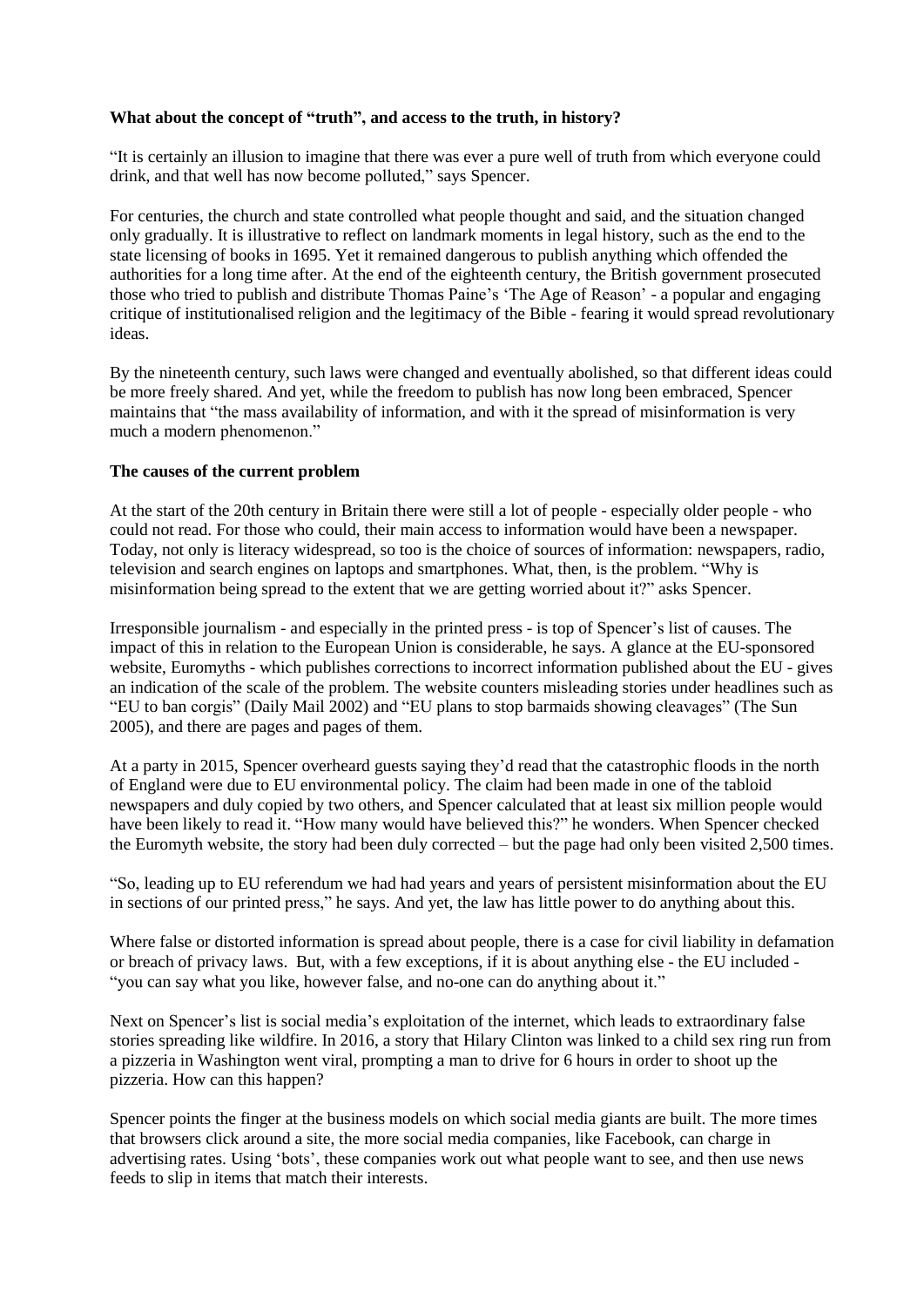"A large part of the problem is the abusive use of the internet by social media organisations in order to boost their advertising revenue," says Spencer, and he is particularly concerned for the young, some of whom are checking their phones up to 150 times a day.

"Lots of people - especially young people - get their knowledge of the news and current affairs by looking at news feeds from social media sources, all of which tend to be slanted by companies trying to send them stuff that will excite them rather than what is true."

If this is what is happening, what are we going to do about it?

## **Possible solutions?**

One option is to tighten the law with new criminal offences, but would these do any good, asks Spencer. A number of countries have enacted holocaust denial offences; elsewhere there are offences for publishing false information to influence election outcomes. But well-intended laws can be interpreted in different ways: in the Second World War, it was an offence in Britain to spread alarm and despondency; such a law could be used by a dictatorial state to silence critics.

Spencer sees grave difficulties in extending the criminal law in this area, and points out that criminal offences are of limited use because you need to be able to identify the culprit and catch them. He quotes Jonathan Swift, who said: "Laws are like cobwebs which catch small flies, but let wasps and hornets break through."

Another solution - no less complicated - is regulation. Spencer's view is that broadcasting has been effectively regulated in the UK by OFCOM since 1984, but he is less impressed by regulation of the written press.

Self-regulation by the industry under the Press Complaints Commission came under repeated fire, and was criticised as not fit for purpose by the Leveson Enquiry. Questions about whether there should be a statutory body to regulate the regulators have divided opinion and while a new regulatory body, IPSO, has taken the place of the PCC, a number of newspapers do not subscribe to it.

As for social media, much has been said, written and proposed recently, not least in the report of the House of Commons committee for Digital, Culture, Media and Sport. Its recommendations include

- regulation along the lines of the OFCOM model
- new legal status for tech companies to make them responsible for content published on their platforms
- a clear legal duty for tech companies to take down harmful and illegal material
- a code of ethics for tech companies
- international action e.g. an international code of practice
- digital education, to teach people about the signs and risks of false information.

So far, Spencer says he sees no signs that the government is following up on any of them.

#### **A plea for more truth, less waffle**

Perhaps we need to step back and take a look at the bigger picture, he suggests, if we are to feel more optimistic. He cites Evan Davis' recent book, *Post Truth*, in which he argues that people are susceptible to fake news if they are genuinely worried about things, and people have been genuinely worried about how the EU manages currency and immigration. Davis suggests that politicians would do well to attend to these grievances; to tell us things more truthfully, and not waffle and misrepresent things.

Professor Spencer ends with a reference to the Old Testament story of the profit Jonah, who sulked when the people of Ninevah heeded his warnings and repented of their sins so that God spared them terrible